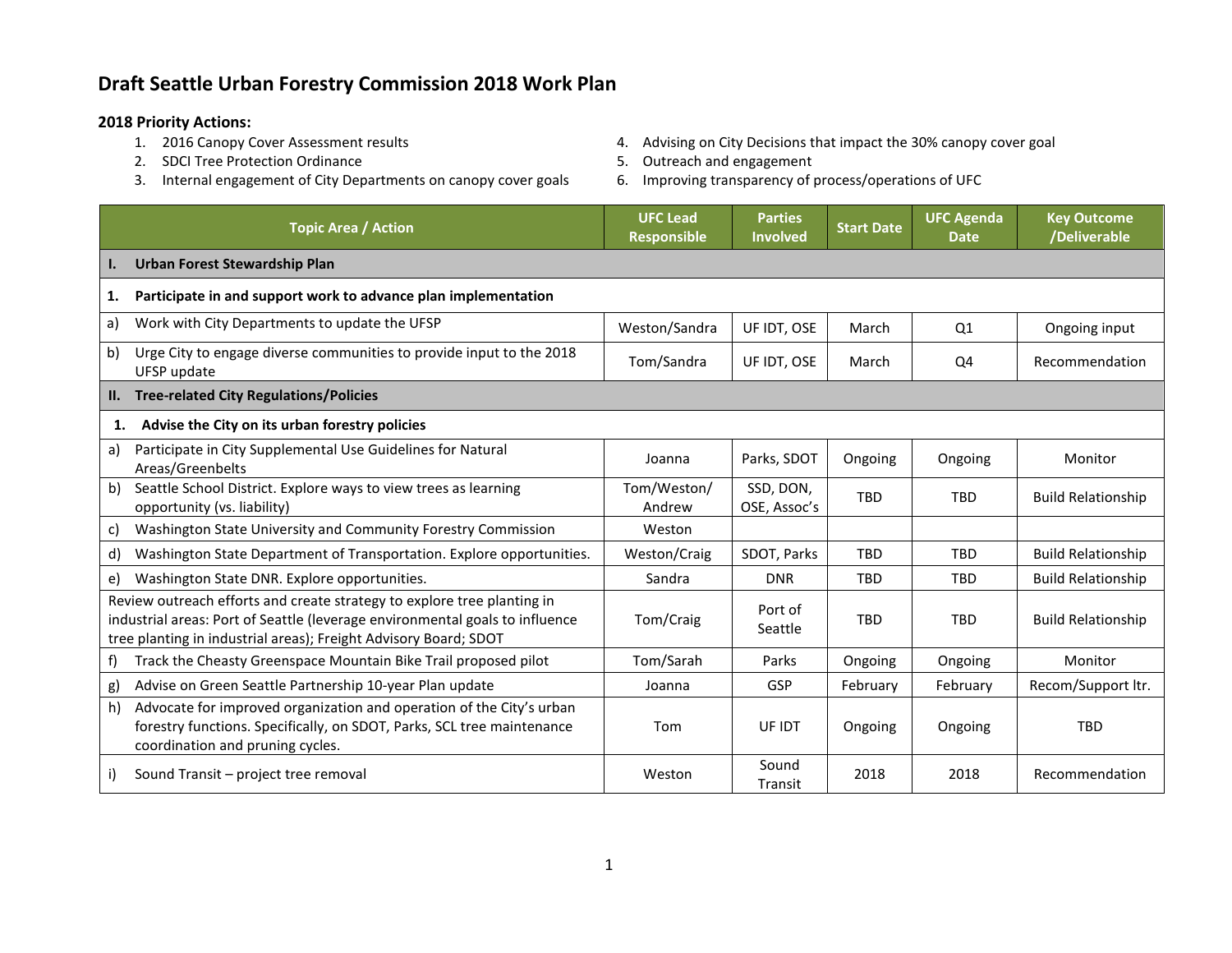|              | <b>Topic Area / Action</b>                                                                                                                                                                                                                  | <b>UFC Lead</b><br><b>Responsible</b> | <b>Parties</b><br><b>Involved</b> | <b>Start Date</b> | <b>UFC Agenda</b><br><b>Date</b> | <b>Key Outcome</b><br>/Deliverable          |
|--------------|---------------------------------------------------------------------------------------------------------------------------------------------------------------------------------------------------------------------------------------------|---------------------------------------|-----------------------------------|-------------------|----------------------------------|---------------------------------------------|
| 2.           | <b>Advise SDCI on Proposed Tree Regulations</b>                                                                                                                                                                                             |                                       |                                   |                   |                                  |                                             |
| a)           | Weigh in on the results of the Tree Regulations Research Project                                                                                                                                                                            | Tom/Steve                             | SDCI/OSE                          | October           | November                         | Recommendation                              |
| b)           | Develop UFC principles and priorities for future, revised tree ordinance                                                                                                                                                                    | Steve/Tom                             | SDCI/OPCD/<br>OSE                 | October           | November                         | <b>Position Paper</b>                       |
| $\mathsf{c}$ | Discuss with Council representative encouraging allocation of staff time<br>and start of a new private parcel tree ordinance                                                                                                                | Andrew                                | SDCI/OPCD/<br>OSE                 | Ongoing           | Ongoing                          | Recommendation                              |
| d)           | Develop recommendations for revising Director's rules (including 20-<br>2005, 11-2007, 16-2008 and other as applicable) to clarify the<br>interpretation of the existing tree protection ordinance (Driven by SDCI's<br>ordinance timeline) | Tom/Andrew/<br>Sarah                  | UF IDT,<br>SDCI/OPCD,<br>OSE      | Ongoing           | Ongoing                          | Recommendation                              |
| e)           | Formalize recommendations for code enforcement of existing SDCI tree<br>ordinance                                                                                                                                                           | Weston/Steve                          | SDCI/OPCD                         | Ongoing           | Ongoing                          | Recommendation                              |
|              | III. Outreach and Engagement                                                                                                                                                                                                                |                                       |                                   |                   |                                  |                                             |
| 1.           | <b>City Council and Mayor's Office interaction</b>                                                                                                                                                                                          |                                       |                                   |                   |                                  |                                             |
| a)           | Present 2016 Annual Report and 2017 work plan to Council and Mayor                                                                                                                                                                          | Tom/Sandra/<br>Others                 | CC, OSE                           | Q1                | Q1                               | Presentation                                |
| b)           | Hold quarterly meetings with Council and Mayor's Office                                                                                                                                                                                     | Tom/Steve/<br>Sandra                  | CC, OSE                           | Ongoing           | Ongoing                          | <b>Build relationships</b>                  |
| C)           | Plan urban forestry outreach and engagement and attend events such as<br>Arbor Day, Green Seattle Day, and Trees for Seattle events                                                                                                         | Tom/Sandra                            | UF IDT                            | Ongoing           | Ongoing                          | Presentation,<br>Activity,<br>Participation |
| 2.           | <b>Conduct Internal Engagement</b>                                                                                                                                                                                                          |                                       |                                   |                   |                                  |                                             |
| a)           | Develop annual calendar for invited speakers, guests, topics, and tours<br>(particularly invite industrial groups, SSD, WSDOT to visit with UFC)                                                                                            | Tom/All                               | UF IDT                            | January           | Ongoing                          | Discussion                                  |
| b)           | Introduce the UFC at commission meetings (Planning, Design,<br>Pedestrian, Bike, Parks, MPD Oversight Committee); Neighborhood<br>Council meetings; and public meetings                                                                     | Tom/Sandra/UFC                        | <b>OSE</b>                        | Ongoing           | Ongoing                          | UFC promotion and<br>coordination           |
| c)           | Meet with SDCI's Design Review Board lead to discuss improvement on<br>neighborhood DRB's review of retained trees and viable new tree space<br>allocation                                                                                  | Steve/                                | <b>SDCI</b>                       | <b>TBD</b>        | <b>TBD</b>                       | Recommendation                              |
| 3.           | Align Urban Forest IDT and Urban Forestry Commission's work plan                                                                                                                                                                            |                                       |                                   |                   |                                  |                                             |
| a)           | Hold annual joint UFC/UF IDT meeting                                                                                                                                                                                                        | Tom/Sandra                            | <b>OSE</b>                        | Q4                | Q4                               | Workshop                                    |
| b)           | Attend an IDT meeting                                                                                                                                                                                                                       | Tom/Andrew                            | <b>OSE</b>                        | Q4                | Q4                               | Coordination                                |